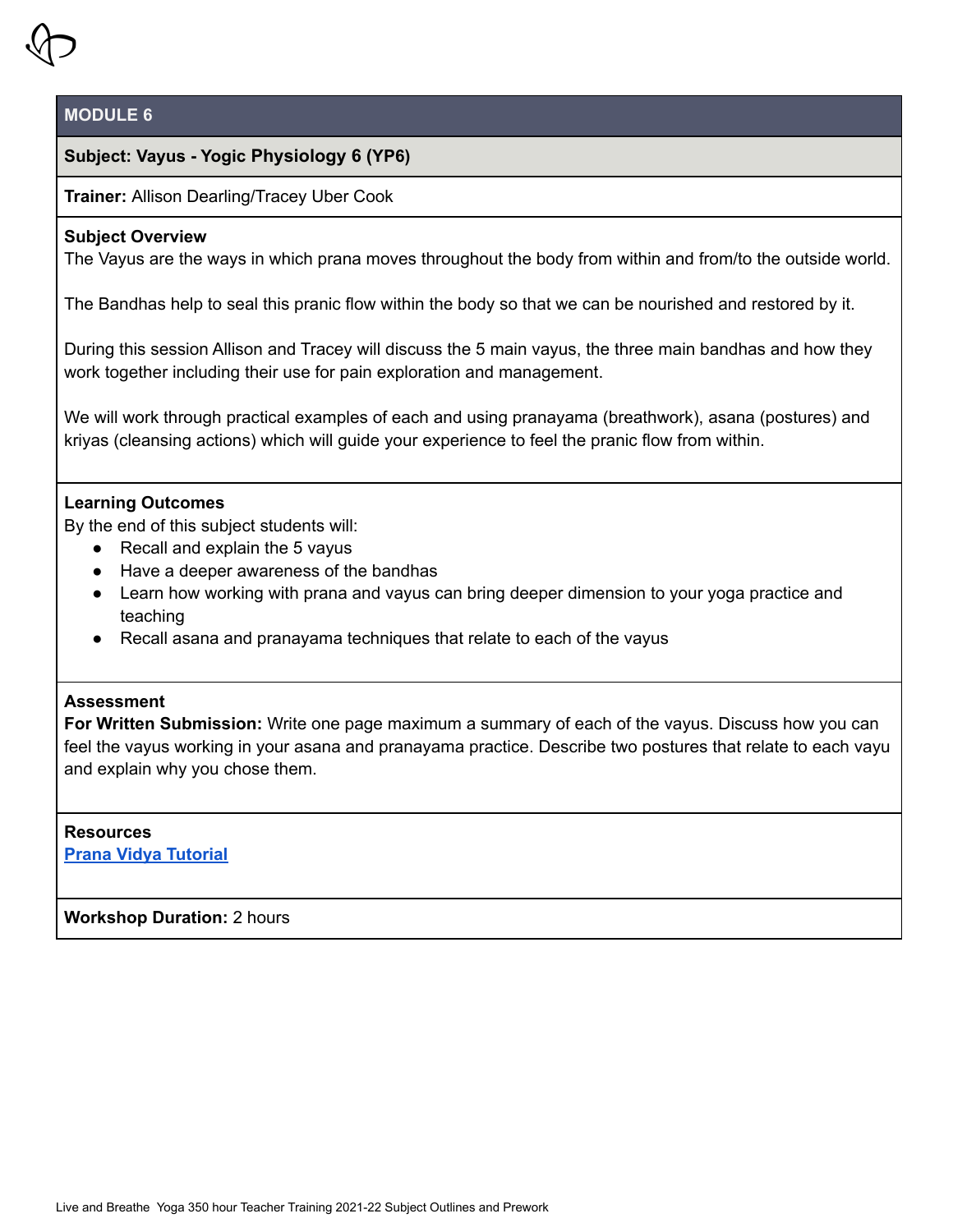

### **Subject: Yoga Techniques Asana (YT6)**

# **Trainer:** Allison Dearling

# **Subject Overview**

- During the lesson, more of seated postures of the ashtanga yoga system (primary series) will be examined in detail to ensure a basic understanding of all relevant elements (see next point) are discussed and practiced.
- We will cover sanskrit name and english translation, correct vinyasa, drishti, benefits, modifications and alternatives, correct use of props of the fundamental standing postures of ashtanga yoga

### **Learning Outcomes**

By the end of this subject students will:

- Demonstrate
	- Sanskrit name and english translation, correct vinyasa, drishti, benefits, modifications and alternatives, correct use of props of the final standing postures of ashtanga yoga primary series
- Be proficient in all the seated postures up to navasana to be able to practice on their own in a self practice setting
- Know how to modify each posture in your own practice and for others

### **Assessment**

- The posture assessment grid will be used by the trainer to determine proficiency during the session
- Complete posture worksheet during session
- Read Chapter 6 pages 104 122 of the Power of Ashtanga yoga

**Practice** keep practicing the primary series up until these postures at least 3-4 times a week. Incorporate the variations and modifications into your practice to really get to know them on an experiential level.

### **Resources**

The Power of Ashtanga yoga Chapter 6 pages 104 - 122 Handouts - Posture worksheets, Sanskrit counting

**Workshop Duration:** 5 hours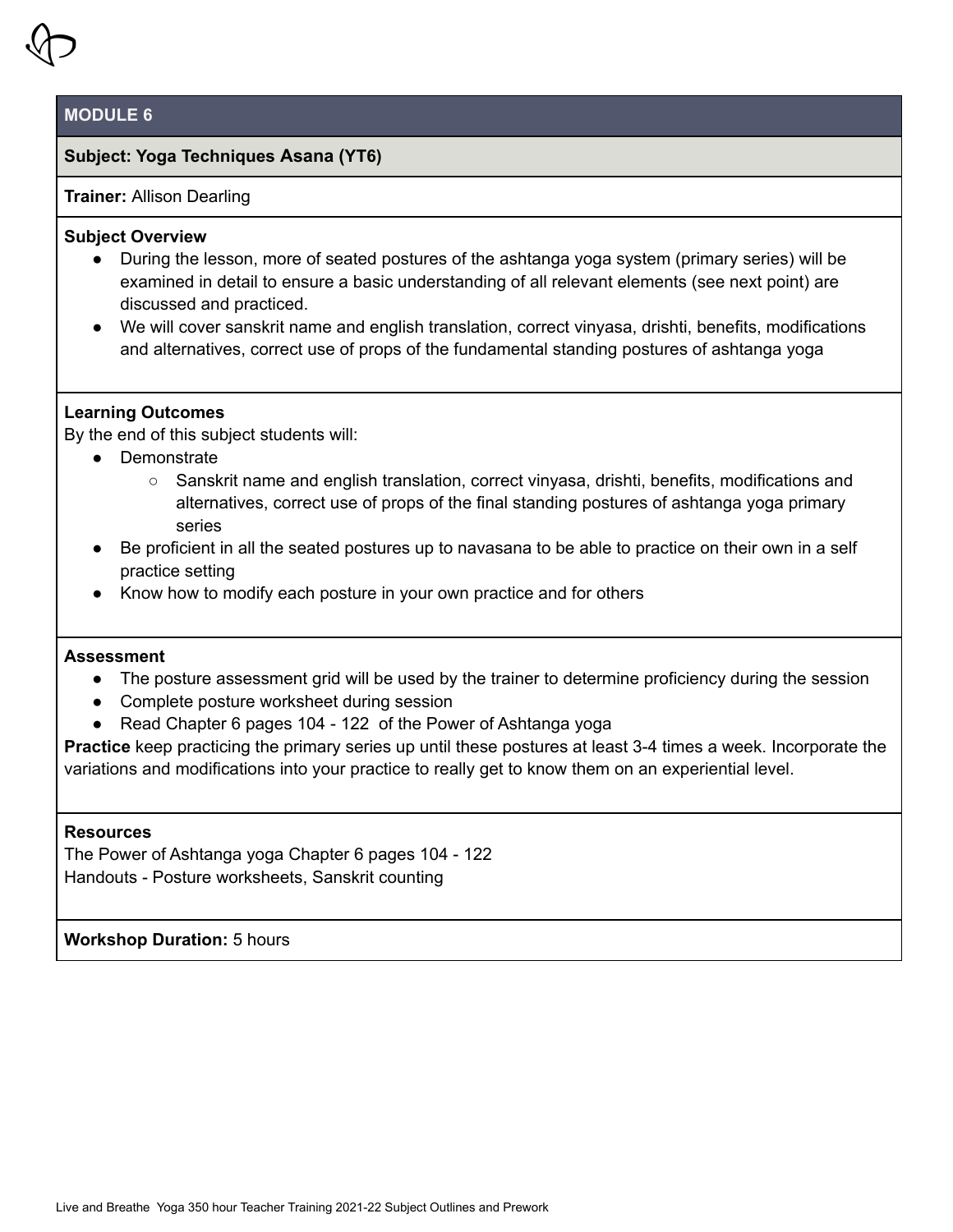# **Subject: Yoga Techniques Pranayama (YT6.1 )**

**Trainer:** Tracey Uber Cook

# **Subject Overview**

We will learn the last 2 techniques in the series: Maha Bandha/Bandha Triyam and Anuloma, and put them together to form the entire sequence.

### **Learning Outcomes**

By the end of this subject students will:

- Know the entire morning pranayama sequence and be able to practice it
- Be familiar with different types of inhaling, exhaling, and retention and how they affect the body/mind system
- Continue to refine attention and awareness through subtle practices

#### **Assessment**

**Practice :** the entire pranayama sequence (or a modified version in order to suit your health needs) **at least 2x per week**. Feel free to join the Saturday morning pranayama class in-studio or virtually. If you can't make it at the time of the class, you can book in to virtual and receive the recording.

### **Resources**

Uddiyana and [Jalandhara](https://youtu.be/RJFSUpgHZ8U) Bandha Tutorial Maha [Bandha](https://youtu.be/CQk4q8V6nRQ) Full Morning [Pranayama](https://youtu.be/uk-VwNqkyIM) Practice Subtle [Concentration](https://youtu.be/2tLLqrK96V8) Tutorial

**Workshop Duration:** 1 hour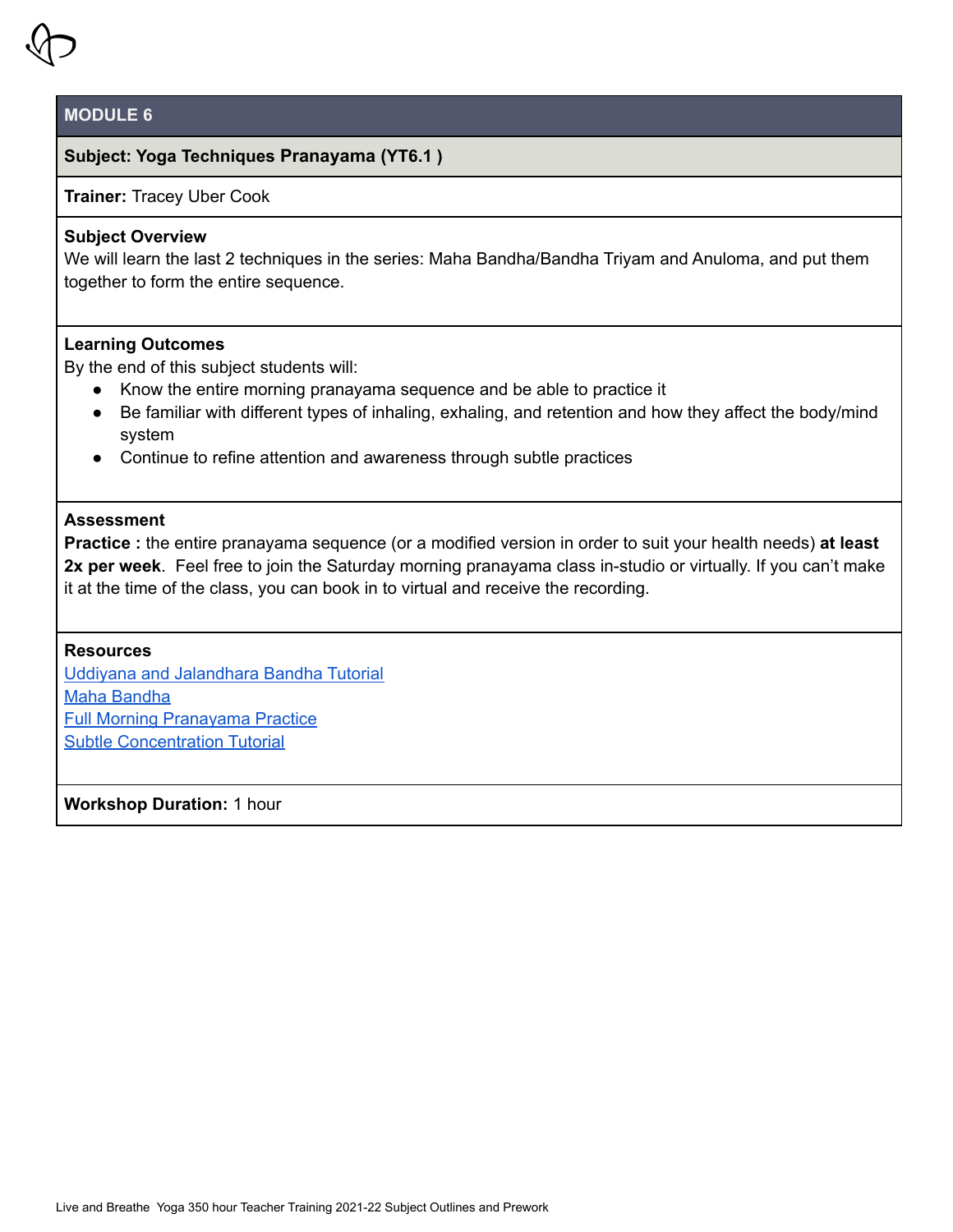

# **Subject: Sanskrit Chanting (SC6) Mangala mantra**

# **Trainer:** Allison Dearling

# **Subject Overview**

During this session we will explore the Ashtanga yoga closing mantra, the Mangala mantra, its pronunciation and meaning.

We will practice chanting it together.

#### **Learning Outcomes**

By the end of this subject students will:

- Understand the meaning of the closing mantra
- Chant the closing mantra

#### **Self practice:**

At the end of each practice, chant the closing mantra quietly to yourself before you rest in savasana. When you attend a Mysore class, if you feel comfortable, quietly chant the opening mantra before and the closing mantra at the end of your practice.

# **Resources**

Closing mantra handout

**Workshop Duration:** 0.5 hour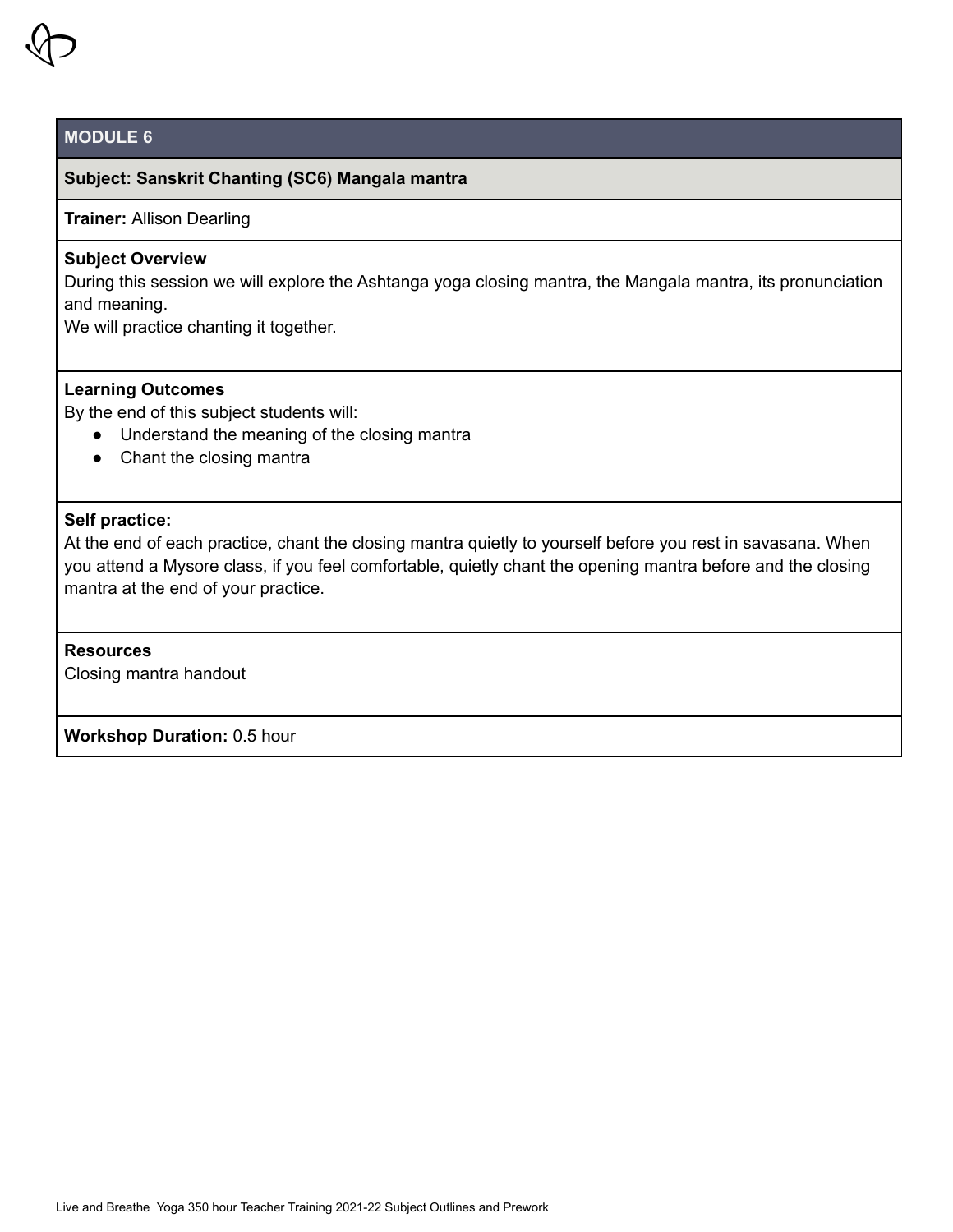

# **Subject: Life's Greatest Journey (YPEL6.1)**

#### **Trainer:** Tracey Uber-Cook

#### **Subject Overview**

Recently I came across the work of Caroline Myss. She is a former medical intuitive whose teachings blend beautifully with the yogic philosophies we are learning. She has a powerful message that aligns with what I also feel in my heart and is worth sharing. Hopefully this talk will help you integrate what we have learned thus far into your own lives and eventually into your teachings.

# **Learning Outcomes**

By the end of this subject students will:

- Understand the process of conscious elevation and evolution
- Understand the journey from personal to impersonal
- Understand that we are inter-connected beings in a living web, and every thought, choice, and action affects the entirety of the web
- Become aware of how your energy drains, where you lose power in your life, and how to restore the balance

# **Assessment**

**Practice**: Reflect on this information. What resonates with you and what doesn't? Where do you find you lose energy in our life? Can you feel this in your body? What floor in your inner building do you reside in most of the time? Do you have any insights or thoughts that you would like to share?

### **For Written Submission:**

Write a little reflection on all of this (These questions are just prompts. You can take it in any direction you want), no more than 1 page, about your own Great Journey.

#### **Resources**

[Caroline](https://youtu.be/-KysuBl2m_w) Myss TED talk

**Workshop Duration:** 1 hour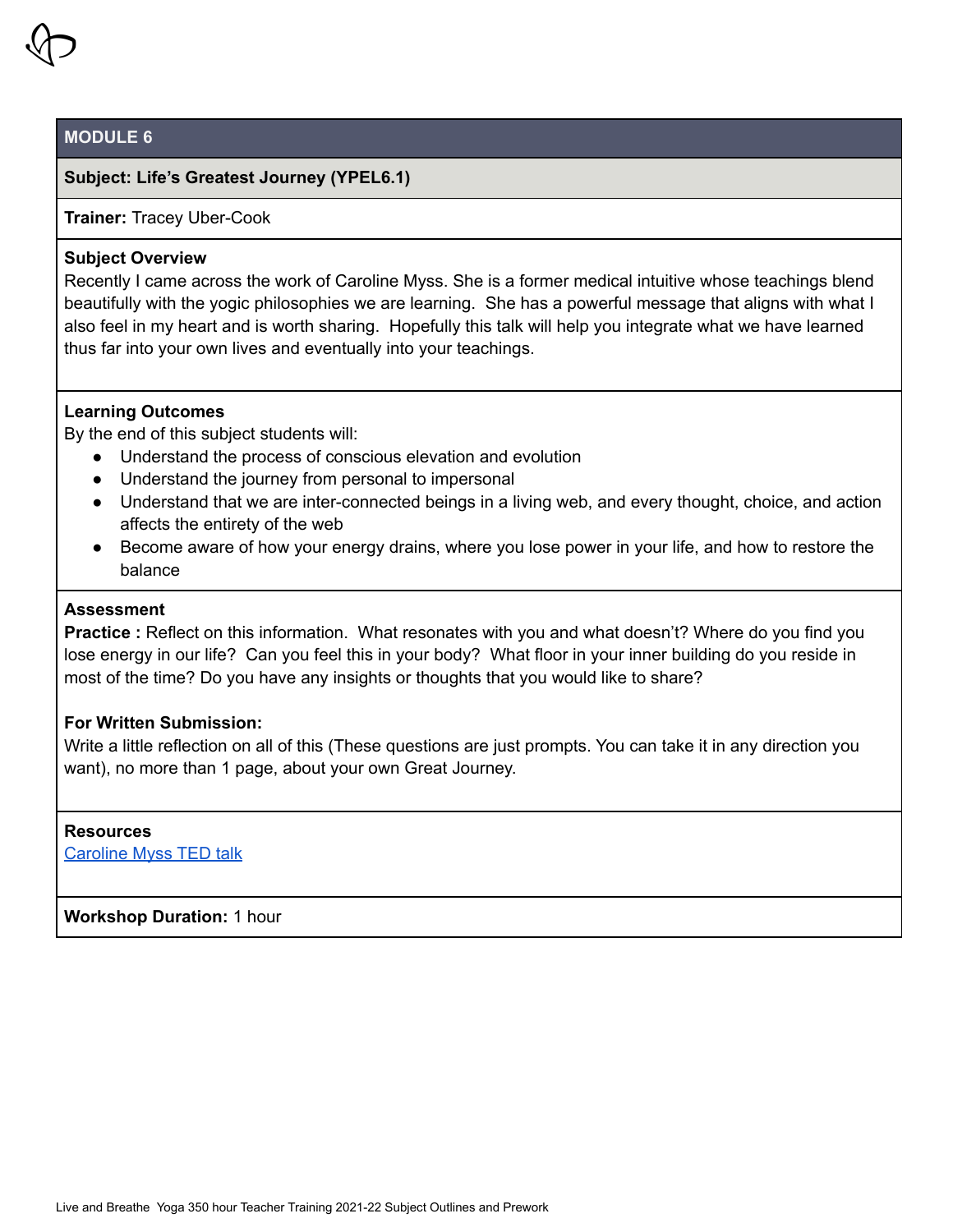# **Subject: Teaching Methodology (TM6.1)**

**Trainer:** Allison Dearling

# **Subject Overview**

In this lecture we will discuss:

- Observations from classes in the last month
- How the teacher lives in the students mind
- Ethics and Ethical behaviour in Yoga teaching
- Philosophy and principles of yoga sequencing
	- The balance between Parinamavada and Vinyasa krama
	- The five elements of a yoga class
	- Opening and Closing of a yoga class
	- Intentions and themes

# **Learning Outcomes**

By the end of this subject students will:

- Be comfortable with observing the teacher and the students so as to notice the intricacies of teaching to a diverse group.
- Understand how the teacher role has great responsibility
- Understand and recall how the yamas and niyamas provide a framework for ethical teaching
- Be able to explain the balance between Parinamavada and Vinyasa krama and break down postures into smaller steps
- Create an opening and a closing for a class that works with a theme/intention

# **Assessment**

**Practical assessment :** Choose a theme you would like to explore as a class to teach the group. Create an opening and a closing for that chosen theme. You will present the opening and closing to the group in the next weekend module. This should take approximately 10 minutes. You may like to use this theme and opening/closing in your final assessment. This is an opportunity to start exploring what you are interested in, experiment and possibly what you would like to teach the group at the end of the course. Be creative!

**For written submission** : Write one page maximum about the theme you have chosen and why you would like to explore it. Why is that of interest to you and how might your students benefit from this theme. Include your opening and closing plan in this piece for submission. Discuss why you chose this opening and closing for this class. Look up classes online for inspiration.

### **Resources**

**D** Teaching Yoga Sample: [Sequencing](https://www.youtube.com/watch?v=EpdrT_7UcFg) [Statement](https://www.yogaaustralia.org.au/statement-of-ethics/) of Ethics – Yoga Australia Code of [Professional](https://www.yogaaustralia.org.au/code-of-professional-conduct/) Conduct – Yoga Australia

**Workshop Duration:** 2.5 hours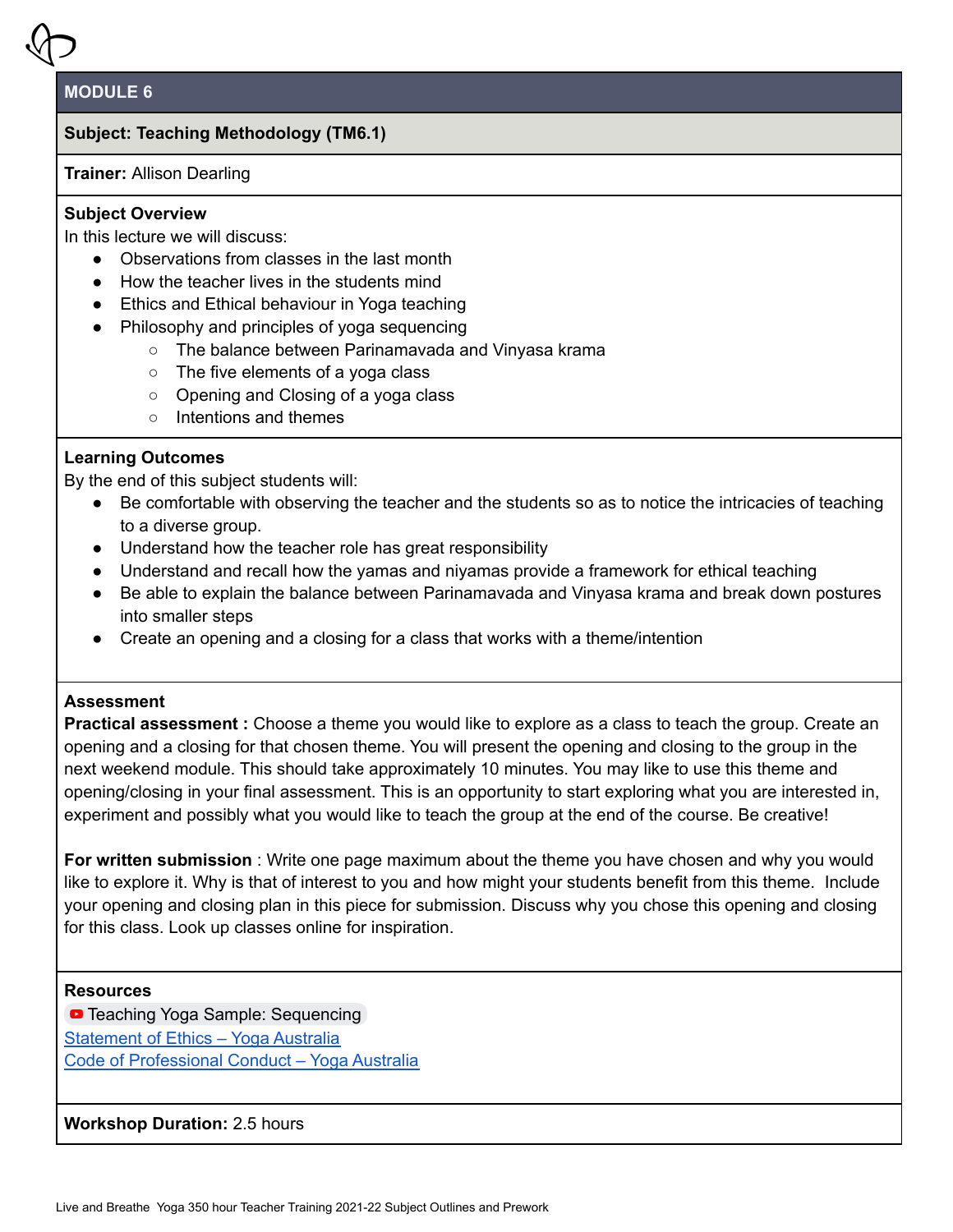# **Subject: Ashtavakra Gita - Yoga Philosophy, Ethics and Lifestyle 6 (YPEL6)**

#### **Trainer:** Tracey Uber Cook

### **Subject Overview**

Includes an hour to review the Bhagavad Gita assessment in a round robin discussion

The Ashtavakra Gita is a Nididhyasanam text. It refers again and again to the union of individual self with universal Self.

Without too much explanation or analyzing, we will share together some verses from this sacred text.

#### **Learning Outcomes**

By the end of this subject students will:

● Move from the thinking/analyzing forms of learning, to the experiential knowing that simply can't be taught

#### **Assessment**

**Practice** : For at least 10 minutes once a week, go out and sit (or stand, or lie down, or walk, or dance wildly) in nature (longer and more often, if you can). Just watch and listen and feel and see what arises in you when you do this. Take a pen and paper and write or draw anything that comes up within you. It could be poetry, or just random words, or a picture or something else entirely that doesn't involve words at all. See if you can tune into the non-thinking part of you: the part that is beyond your mind, that is neither logical nor rational. This exercise does not need to be coherent or "make sense." Just show up and see what happens.

#### **For written submission:**

Reflect on this exercise and let us know how it went. Did you find it easy to let go and just be, or was it difficult? Did it get easier over time?

# **Resources**

Trust your own wisdom on this one. You don't need to obtain more facts or outside knowledge for this particular exercise.

#### **Workshop Duration:** 2 hours